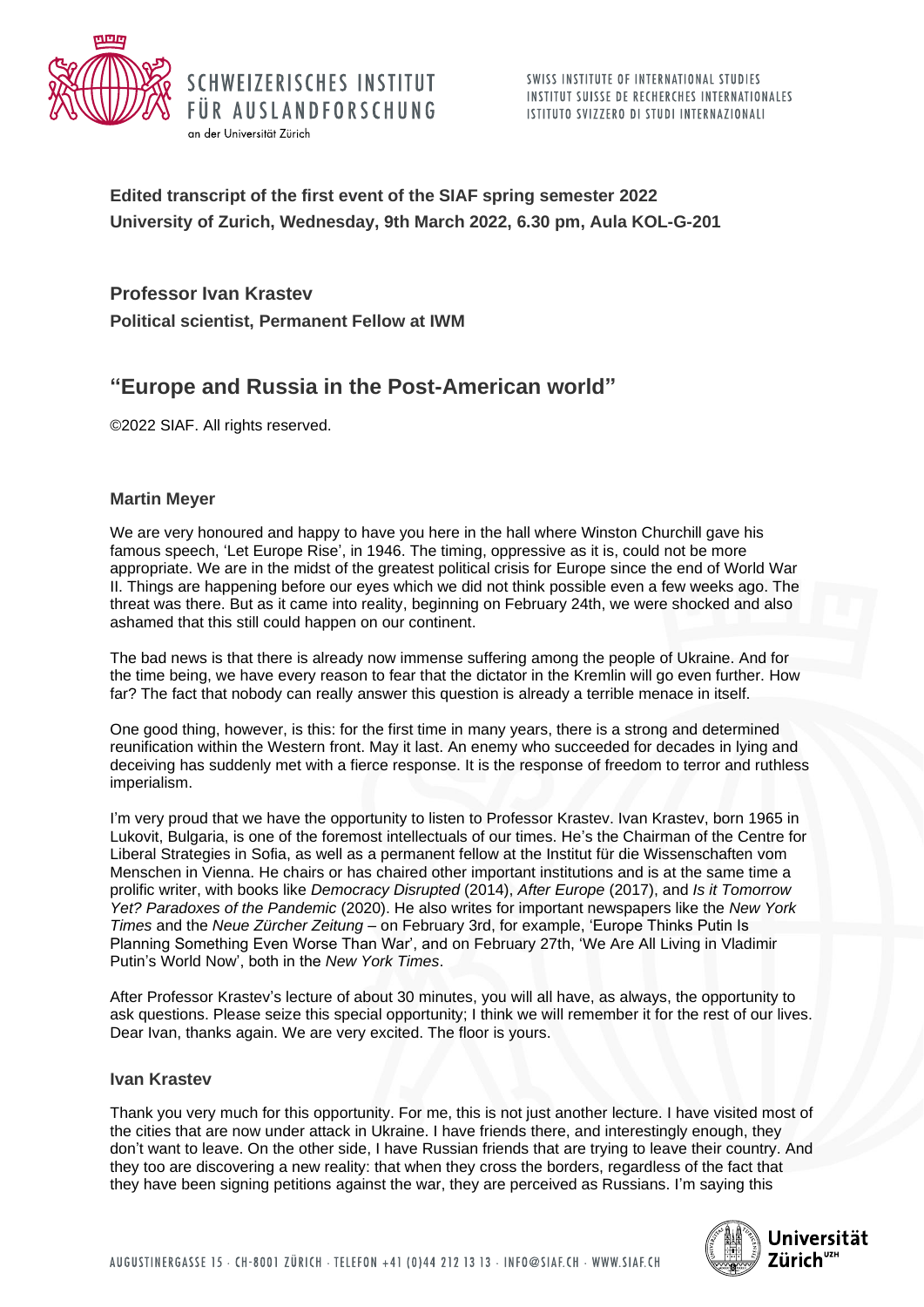

an der Universität Zürich

SCHWEIZERISCHES INSTITUT SWISS INSTITUTE OF INTERNATIONAL STUDIES INSTITUT SUISSE DE RECHERCHES INTERNATIONALES

FÜR AUSLANDFORSCHUNG ISTITUTO SVIZZERO DI STUDI INTERNAZIONALI

because the change, in my view, is so incredible that it's probably going to take time to understand what exactly is happening.

I'll start with what is most obvious: a certain period of European history, which began with the unification of Germany, is now ending with the violent partition of Ukraine. For my generation – I was 25 in 1990 –this was a period that we believed was going to encompass the entire future. And now we're asking the question: 'What's going to happen next?' And I'll start by addressing this end of the post-Cold-War order because it might be quite important to understand what we have lost before trying to figure out what is going to happen next.

The British-American historian Tony Judt has written what might be one of the best histories of Europe after 1945, and he titled it *Postwar*. In his book, 'postwar' has two different meanings. One is that Europe after 1945 was very much based on the shared legacies and memories of World War II – which, by the way, were shared by the West and the East, including Russia. But the second meaning of 'postwar' was that we all were convinced that a major war would not be possible in Europe anymore. We knew that it was possible elsewhere in the world. We saw people dying in Syria and other places, but we believed that Europe was different. And I believe that neither of these assumptions is true anymore.

The first meaning of 'postwar' entailed that we all believe in the exceptional nature of the Nazi period. It followed that the word 'Nazi' should be used very carefully, in order for this legacy to work. When you see the Russian President declaring that he's fighting Nazis in Ukraine at the same time as he is destroying Ukrainian cities in the way they were destroyed in the 1940s, you understand that this moral purity has been destroyed. If you can call anybody you dislike a Nazi, and if you can justify any war that you want to start on this basis, it effectively means that we have destroyed this very important moral foundation on which we all once agreed, even in the days of the Cold War.

This leads us to one of those tragic ironies that only history can create. I'm Bulgarian, and I have probably seen more Soviet war films than all of you taken together. A certain culture of memory emerged from this period, and it was based on the fact that the Soviet Union was critically important in the defeat of Nazi Germany. Twenty-seven million Soviet citizens died. President Putin has tried to privatise this, to forget the fact that there were also Ukrainians dying and Belarusians dying. Every third citizen of Belarus was killed during the war. And now you are seeing, suddenly, what was happening in these films – these classic moments of heroism – being re-enacted. And not on the Russian side but on the Ukrainian side. Those who have seen these films know the famous story of the Brest Fortress, which defended itself for 45 days after the war started. Hitler's army was in front of Moscow, and the people on this piece of land were defending it without even the idea that they could survive, much less win. This was one of the key moments in the culture of World War II. And now, suddenly, when you see the videos of the Ukrainian border guards on Snake Island, who were asked to surrender and had no further options and yet said to the Russians, basically, 'Go home', you understand that an important cultural change is occurring. A change in the direction of something that was once common but that we had agreed was not there anymore.

We now come to the second meaning of 'postwar'. The European Council of Foreign Relations, to which I belong, conducted a survey at the beginning of February, and the majority in every European country that we polled said that they expected that there would be a war by the end of the year. And now that war is happening. This is not a 'War is impossible in Europe' situation anymore.

What shocked me most is that the younger generation, people in their 20s, have discovered for the first time in their lives that there are nuclear weapons in the world. The way they started asking about nuclear weapons – and I have a 20-year-old daughter – was shocking because it makes us suddenly understand what we have lost. Because during the post-Cold-War period, the nukes were there, but we never talked about them. In a certain way, they were there and not there at the same time. And suddenly, on the third day of the Ukraine war, we have the President of the Russian Federation saying, 'Be prepared; I'm ready to do anything; nothing is off the table.'

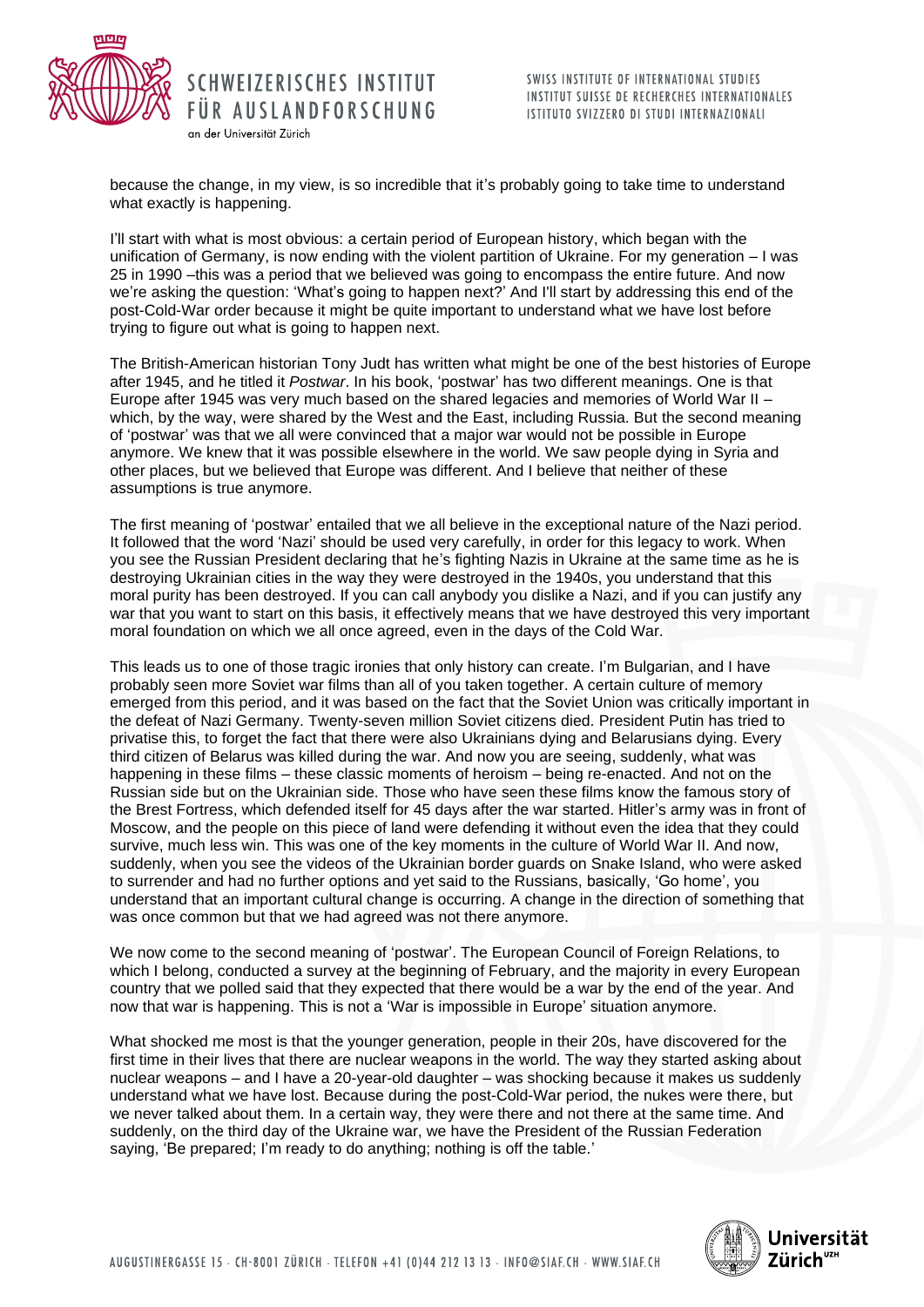

SWISS INSTITUTE OF INTERNATIONAL STUDIES INSTITUT SUISSE DE RECHERCHES INTERNATIONALES ISTITUTO SVIZZERO DI STUDI INTERNAZIONALI

an der Universität Zürich

I'm mentioning this because, in my view, this is a very important thing. We are not going to understand what is going on if we don't understand the kind of assumptions on which European projects have been based, and the fact that these have been very strongly called into question by this crisis. We in Europe managed to convince ourselves that military power didn't matter. After all, we had seen the limits of military power. We had seen Americans in Iraq; we had seen Americans in Afghanistan. And we were saying, investing in defence does not make sense. Because military power cannot do much. And then, suddenly, we have come to understand that military power does matter – particularly if you don't have it.

We can talk a lot about this. In one day, President Putin managed to kill, as one of my colleagues nicely put it, both Swedish neutrality and German pacifism. After one day, the left-wing government of Germany proposed a degree of investment in defence capabilities that nobody ever expected to see. I was in Berlin two weeks before that day, talking to people in the German government – believe me, two weeks before, even for them, it was impossible to imagine that they would do such a thing. They were very ready to close Nord Stream 2. But militarisation and weapons – these were things that they saw as so deeply opposed to German identity that they were not ready to engage with them. But they did, because public opinion demanded it. For the first time, you had a majority of Germans supporting arming the Ukrainians. Anybody who has been following the German debate knows what kind of a radical change we're talking about here.

A second point has to do with economic interdependence. One of the most important foundations on which the European idea of security was based was the idea that the more we trade with each other, the less risk there is of a war breaking out. And it was true. And by the way, even Nord Stream 2 was seen as a security project, not just a business project. The idea was that the Russians would depend so much on us buying their gas that they would have no incentive to start a war. But in the past few days, we have seen that, in fact, interdependency can be also a source of insecurity. The total vulnerability, the total energy dependence of some European countries on Russian gas makes it very difficult for them to take certain foreign policy measures. And we also now understand that economic interdependency can be weaponised by all sides. And not only that: it took Western governments only 48 hours to consult with experts and make the decision to escalate sanctions on Russia; this same type of escalation, in the case of Iran, took two years.

We are now talking about a totally different situation, in which we suddenly find ourselves conducting major economic warfare, while everything that has up to now been connecting us has been weaponised: the movement of people, the movement of ideas, movements of goods, movements of finance. According to Sergei Guriev, a leading Russian economists who now lives in Paris, the effect of Western sanctions on the Russian economy is going to be between 7 and 9 percent of GDP this year. This is around twice the effect of the pandemic on the Russian economy. The scale of what is happening, in my view, is in a certain way absolutely amazing, and I'm not sure to what extent we're ready to deal with it, though we see it and emotionally process it. And this is quite important because even if there is a peace settlement between Russia and Ukraine, even if there's some kind of ceasefire, it doesn't mean that these types of sanctions are going to be reversed automatically. Keeping in mind that the US Congress decides on many of them, it's easy to imagine that some of these sanctions are going to be around for a long time. So, we're in a totally different kind of reality, and I can imagine that if you own a company this is completely changing what you see as possible, and not possible.

A third point is that the European Union was very much based on the idea that what really matters is soft power: the attractiveness of your political model, of your social model – the fact that others want to be like you. And now we are entering a period in which it's not soft power but resilience that matters: not so much what kind of a damage you can do to others, but rather how much pain you are ready to endure in order to protect your way of life and your position.

Having said all this, I want to now turn back to history, because in all these kinds of discussions the question always arises of what we got wrong, why we're surprised – not so much by what has happened in the last few weeks, but by what has happened in the last years – why we're not prepared for what is happening in Russia, and what is happening to all of us.

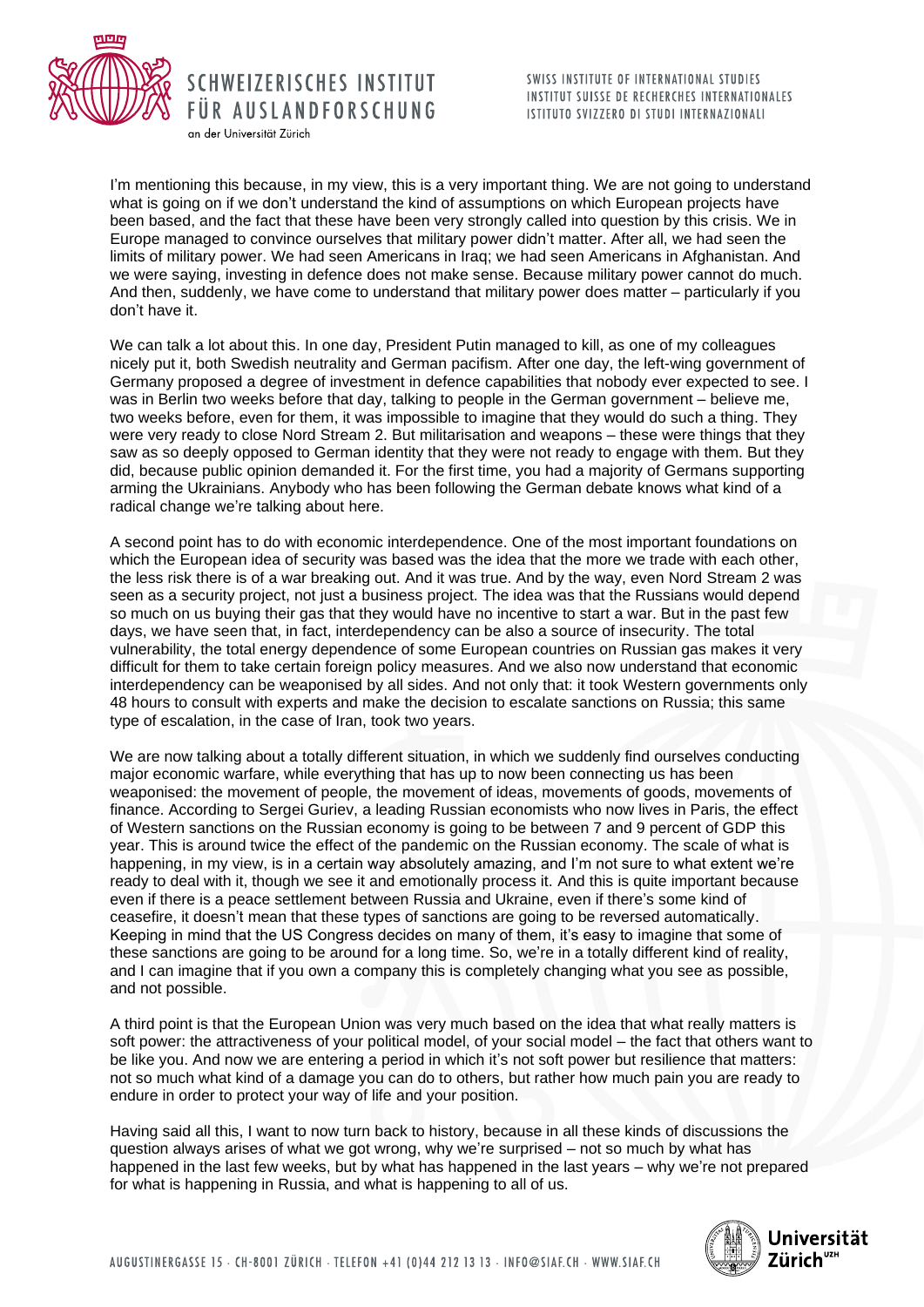

I'll start with the following argument. I believe that our major intellectual mistake was our assumption that the end of communism, the end of the Cold War, and the end of the Soviet Union were all the same thing, just described in different words. But they were not – and by the way, they didn't happen at the same time, either. Communism more or less ended in 1989 – the spring of 1989 is when Fukuyama wrote his famous article about the end of history. Then the Cold War ended, sometime in the 1990s, when Eastern European countries moved out of the Soviet sphere of influence. It is interesting that when we talk about the post-Cold-War European order, we tend to forget the most obvious fact: it was not Russia that was the West's partner in this transition; it was the Soviet Union. And, paradoxically, President Gorbachev had very special reasons for believing that the Soviet Union could benefit from entering this type of a liberal order. The most important thing for him was that he believed that through entering this international order he would be able to preserve the Soviet Union as a post-communist state.

SCHWEIZERISCHES INSTITUT

FÜR AUSLANDFORSCHUNG

an der Universität Zürich

And to be honest, he was very convincing, and most of the American leaders of this period shared his assumption that disintegration of the Soviet Union was a risk rather than an opportunity. The American President George H.W. Bush went to Kyiv and said to the Ukrainians, 'Don't get independence'. The major fear had to do with what would happen to Soviet nuclear weapons, which were stationed in four different republics.

I'm saying all this because many of the Soviet leaders of this period really hoped that entering the liberal order would allow them to maintain the Soviet Union as a post-communist state, and this project failed. And it failed not because the West was trying to dismantle the Soviet Union, but because the various republics and the people living in them decided that they wanted to go their own way. This was a process that could not be reversed, and nobody – regardless of what geopolitical interests they articulated – could stop it. I'm saying this because, while we tend to talk about what has happened in the last 30 years mostly in terms of democratisation, there was also a very important period characterised by the classic disintegration of an empire and the subsequent decolonisation of the post-Soviet area, and this is critically important for understanding what is happening now.

We were not ready to see this because, honestly speaking, at no point in these 30 years was any Russian leader ready to live with Slavic republics in particular – like Poland or the Czech Republic – becoming truly sovereign states. The idea of having a special relationship and keeping special relations was so strong that even in the Yeltsin period, when Russia was very weak, the idea that Ukraine and Belarus might go their own way was not taken particularly seriously, and even very liberal-minded people like Mr Chubais were talking about Russia as a liberal empire that was going to retain its influence on former Soviet territories.

All this changed dramatically with the Orange Revolution in 2004. This was a democratic revolution, but it was also a major assertion that Ukrainian identity was distinct from Russian identity. For President Putin, the Orange Revolution of 2004 was like 9/11 for the United States. He basically saw all his projects threatened on two levels: first, on the level of the regime – could the same thing happen in Russia, with people taking to the streets? But second, he had the feeling that he was starting to lose the post-Soviet space. Yet we still never believed that that this sentiment existed, or that the Russian leadership – in this case, basically President Putin – was going to be ready to try to recolonise the lands that it perceived to be part of historic Russia.

It was only in 2002 that a very important speech was found, one given by the Soviet leader Nikita Khrushchev on January 8th, 1962. Back then, Krushchev said that the Soviet Union was in such a losing position with respect to the United States that the only thing that Soviet leaders could do was to take the initiative to change the balance. And I believe that if we hunt in the archives, we will probably find a similar speech that President Putin gave around the beginning of 2014, after Yanukovych was removed from power. But at the time we tried to tell ourselves that this this tendency had its limits, and that it was never going to develop very much. It was the Crimean effect, however, that very much explains what we're seeing today.

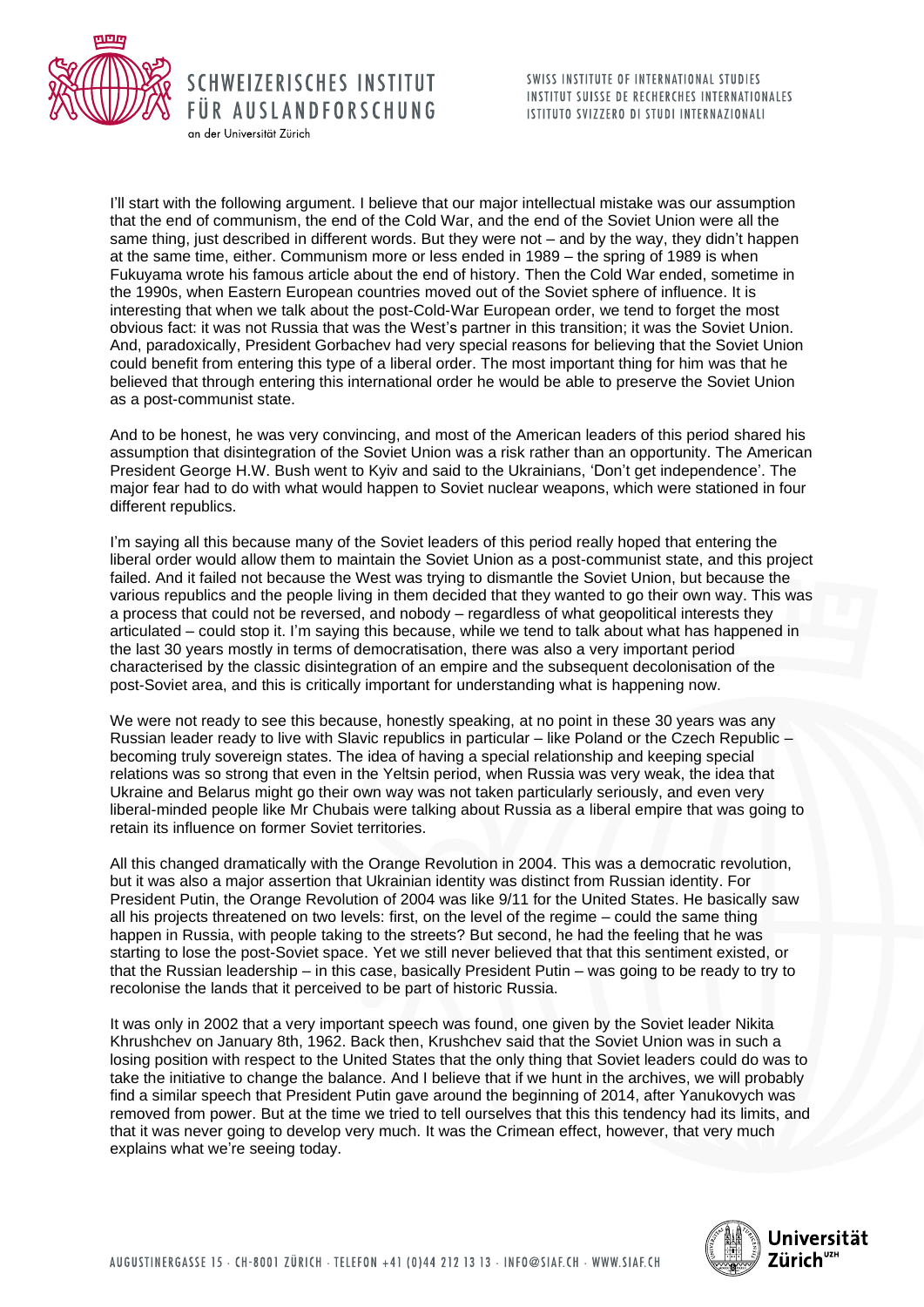

an der Universität Zürich

SWISS INSTITUTE OF INTERNATIONAL STUDIES INSTITUT SUISSE DE RECHERCHES INTERNATIONALES ISTITUTO SVIZZERO DI STUDI INTERNAZIONALI

Yesterday, the leader of the American intelligence community testified in the Congress, and he said that President Putin had expected to take Kyiv in two days. The question is, why? And one of the things that I have learned from all these years – and I have met President Putin several times – is the following: we always believe that what he's saying is very deceptive, that it's very cynical, and that we should read between the lines. But particularly in the last few years, he should instead have been read very literally. He has been saying what he would do, and then he has done it. In July, he wrote his now-famous essay contending that Russians and Ukrainians are the same people and stating that he would never allow an anti-Russian Ukraine – and he has acted accordingly. He acted as he promised, only based on the totally false assumption that the Ukrainians share his view that the Russians and Ukrainians are the same people. Only on the basis of this assumption, and believing that Ukraine was a larger version of Crimea, could he have imagined that in two days he would get to Kyiv. He became what I believe is the most dangerous thing in politics: the victim of his own propaganda. He started to believe that he was going to be met as a liberator, to believe that there was a kind of colonial, pro-Western elite in Ukraine and the moment this pro-Western elite was removed, people were going to be on his side, and historic Russia was going to be back.

So something that was meant to be a special operation turned out to be a major war that is destroying many largely Russian-speaking cities. And this is not a crime; this is a sin. A country that was destroyed by a civil war just a century ago is now again destroying all these cities that had been destroyed during World War II, and destroying them in absolutely the same way. I'm saying this because Putin's essay gives me an opportunity to tell you something about my own personal reading of the motivations of the Russian President and the way he views the world. And this time I really believe it is Putin's war. It is not Russia's war. The Russian people were more surprised than we were that the war started, because he didn't prepare them for it.

President Putin spent most of the time when Soviet society was changing outside the Soviet Union. Those of you who have experienced being outside of your own country when your country changes in a dramatic way know how confusing that can be. Putin was in Germany during this time. He personally experienced the unification of Germany and the incredible enthusiasm of the people. And on the first page of the essay that I'm discussing, Putin talks about the wall that has recently been built between Russia and Ukraine. In his mind, he's there to destroy this wall. For him, at least, Eastern Ukraine is analogous to East Germany. This is the model for what you are seeing, for what is happening, and this explains part of the crisis in which we find ourselves: we are all living in Putin's world, but Putin's world has collapsed in the eyes of the Putin himself – because not only are the same Ukrainians he expected to greet him as a liberator fighting him on the streets but there are also all these videos of ordinary people on the streets going up to Russian soldiers and saying, 'What are you doing here? Go back home.'

I believe that, from this point of view, we're in a very dramatic situation because it's not simply that one or the other plan has collapsed, but you have a leadership – by the way, also on our side – that is constantly surprised by what is actually happening. And so – and this is where I will attempt to make my next argument – what kind of relations can Russia and Europe have at this moment?

For me, 'post-America' means something very simple. The United States administration has made a very clear decision that Asia is at the centre of its interest, and that it should focus on China. As a result, this American administration wanted anything but a war in Ukraine. And it was very clear that President Biden was looking to try to arrange a deal with the Russian leadership that would allow the United States to refocus on China, where they believed they would be faced with the most significant challenges – not so much militarily, but in economic and other terms.

And now this post-American world, and Europe, have been very much changed. America is back, and back in a very big way. There are going to be American troops in Poland; there are going to be American troops in the Baltic republics. And they should be there, because all these countries feel totally insecure.

But what is going to happen to Russia? Russia had been preparing to start a war. It knew that there were going to be sanctions, but firmly believed that two type of sanctions were impossible. One of

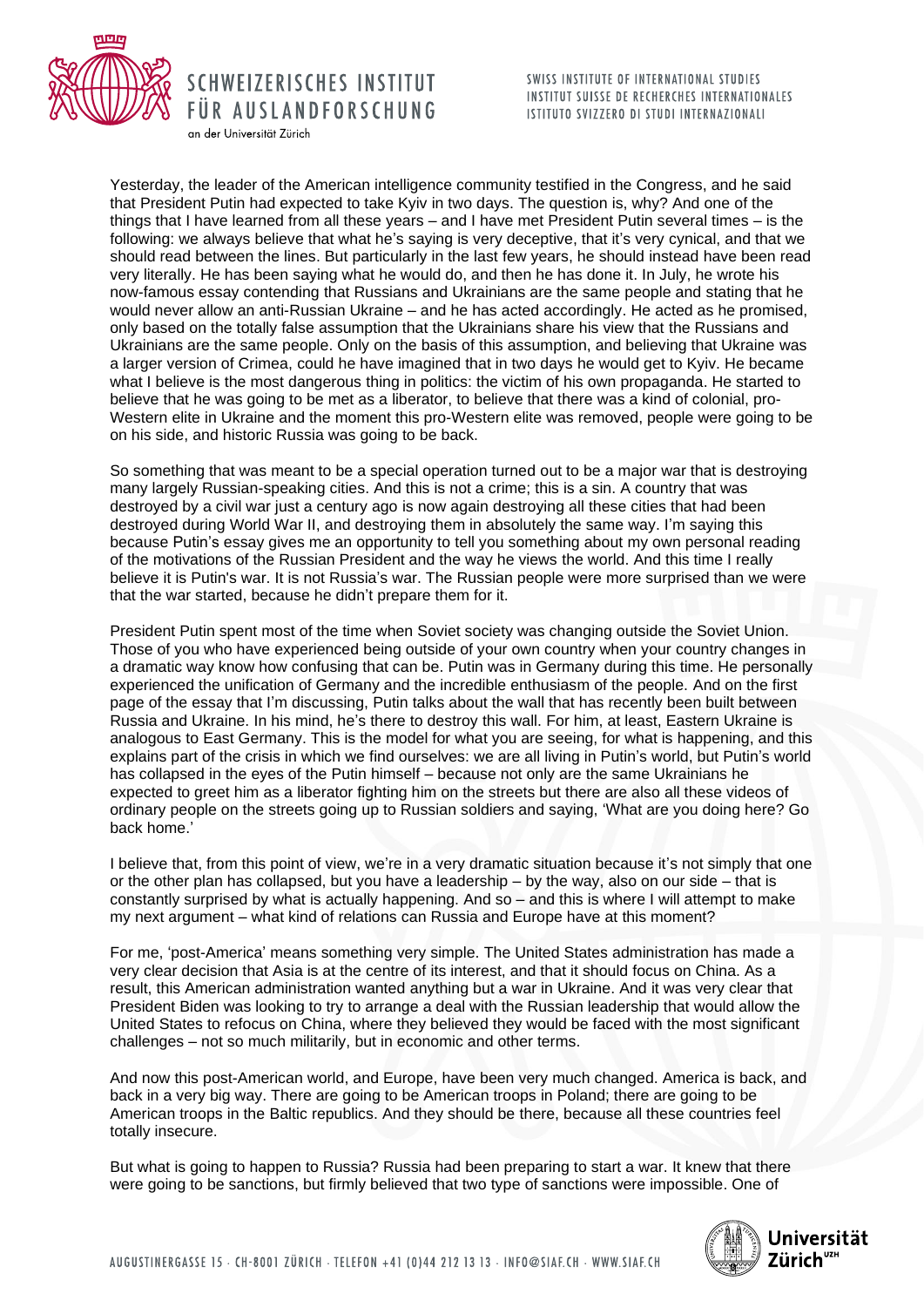

an der Universität Zürich

SWISS INSTITUTE OF INTERNATIONAL STUDIES INSTITUT SUISSE DE RECHERCHES INTERNATIONALES ISTITUTO SVIZZERO DI STUDI INTERNAZIONALI

these was the sanctioning of the National Bank. So, in preparing for sanctions, the Russian government did everything it could to increase its external currency reserves as much as possible. During the Covid-19 pandemic, while all of our governments were spending as if we were at war, Russian currency reserves increased by 200 billion. Russia believed that it was going to have enough money to respond to whatever sanctions came. What it didn't expect was that the United States and European governments – but also the Swiss government – would freeze its assets, so that in one day it lost 50 percent of its currency reserves.

As a result, in Russia today, you have the following situation: you cannot take more than \$10,000 out of your savings each year. Meanwhile, because Russian banks have been barred from the Swift system, your credit card is not going to work. And of course, this does not affect everybody – only 10 percent of Russians have more than \$10,000 in their bank accounts – but it is totally changing the life of the Russian urban middle class.

And what is happening to Western firms? I hope that not many of you in this room are going to be victims of this, but the Russian government has basically adopted the following strategy. First it said, 'Who wants to stay? We'll be very grateful. We're advising those who believe that it's difficult to stay to give their management – basically their assets – over to their Russian partners, and we are going to consider those who have decided to leave, as having undergone intentional bankruptcy.' This basically means that Russia is going to nationalise the assets of companies that decide to leave the country.

This is the first big wave of nationalisation since the end of the Cold War. And it is totally different. And on our side, of course, there are going to be reciprocal attacks on Russian assets. What is going to happen at the level of big-time globalisation, and what is going to happen on other markets? I'm not even going to touch on energy. Keep in mind that 70 percent of all grain consumed in Egypt comes from Ukraine. Russia and Ukraine are the two biggest exporters of grain. So we're going to have a food crisis, and we're going to have an energy crisis.

From this point of view, it's not simply about what is going to happen in Ukraine or between Russia and Ukraine: we are all in a totally different world. First, because – and I believe rightly – Western governments have reached the conclusion that they cannot rely on any type of business as usual with the Russian government while Putin is still in charge. So even if there is a ceasefire, the economic war will not be over. It will change. Probably certain things will be softened, but we are entering a period that much more closely resembles the period about which Churchill was talking than the period we ourselves remember.

Second – and I'm going to finish on this – there is what this all means for Europe. And for me this is quite important, because we have to imagine that the changes in Europe will be so big that it's going to take some time, first, to understand them, and second, to sustain them. This is a special moment. Public opinion has played an incredible role in what is happening. If it were not for the pressure of public opinion, governments would not be doing many of the things they are doing. I recently asked some leading European politicians why they put Lavrov and Putin on the list of sanctioned individuals. Normally, you don't put heads of state on sanctions lists, because it is assumed that you're going to negotiate. And these politicians said something very simple: if we didn't put them on the list, our own publics would not believe that we were doing anything serious. So, in a certain way, this time it is not the government that is trying to convince the public, but the reverse.

Think of everything that you remember about the Europe of the last ten years, because you're going to see it all changing. First, Europe has not been interested in defence spending, in creating real defence capabilities. This is changing. I wouldn't exclude that in one or two years, if the situation goes on like this, there will be a serious debate in Germany about whether it should, together with France, develop and invest in nuclear capacities. Particularly if certain developments in American politics go in a different way.

Second, you probably have the idea that Eastern Europeans do not like migrants, and now you are seeing people going with their private cars to pick them up. Poland now probably has more refugees from Ukraine than Germany does from Syria. This is a change that cannot be explained by the

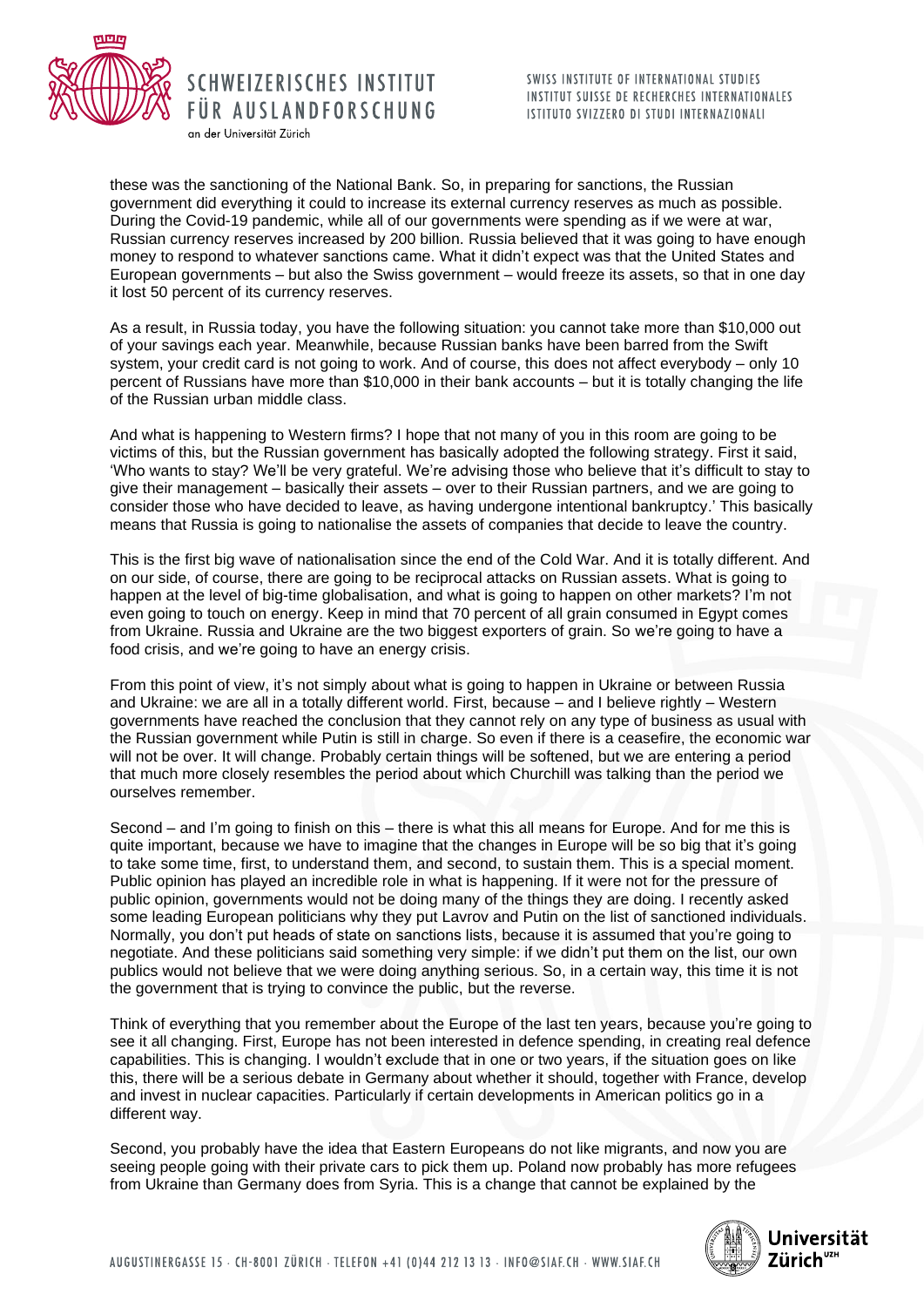

SWISS INSTITUTE OF INTERNATIONAL STUDIES INSTITUT SUISSE DE RECHERCHES INTERNATIONALES ISTITUTO SVIZZERO DI STUDI INTERNAZIONALI

decision of this or that government. People need to understand something that is in my view very fundamental: that the world in which we were living until yesterday was a post-war world; in a paradoxical way, today we are living much more in a pre-war world. Probably this war is never going to happen – and I hope it's not going to happen – but you cannot exclude it anymore. And this is why people are starting to behave in a totally different way.

Consider the level of unity. Just yesterday, the Polish government believed that the biggest threat to its sovereignty was Brussels and its regulations and its pushing on constitutional issues. And now it has been forced to realise that Brussels is the only guarantee that Poland will remain a sovereign state.

This is where I want to finish up.

I believe that there are moments when the most difficult thing is not understanding what is going to happen, but rather what has already happened. And if we come to understand what has already happened, it will probably help us to be slightly more realistic about what might happen in the future.

Thank you very much.

### **Martin Meyer**

Thank you very much, Ivan, for this brilliant overview. It's somehow a desperate situation, and we might ask, where do we find, nevertheless, some signs of hope, and, of course, also of intellectual honesty in looking at what was already happening ten years ago. I think we lived in a different world then – also with our theories, with our assumptions. And this is a really brutal awakening. Hardly any of us expected things to go this way.

But I would now like to open the question round. Please, as I said, seize this opportunity. It's absolutely essential that we discuss with each other what's happening – now, tomorrow, and after tomorrow. So who would like to ask the first question?

#### **Audience Question**

Do you think that Putin can survive this crisis as President?

SCHWEIZERISCHES INSTITUT

FÜR AUSLANDFORSCHUNG

an der Universität Zürich

#### **Ivan Krastev**

The time perspective is very important here. How long? Because, listen, we are all mortal, and this is true of President Putin as well. But for the moment there are three things that make the situation so difficult to predict.

One of the important things that has happened and that is very much stabilising Putin's position is the totally different relationship that Russia has developed with China. We should not underestimate the extent to which this type of relationship is solidifying Putin's position, at least on one level. Not because the Chinese are going to give him liquidity, and not because Chinese banks are going to be eager to help him out, but because anybody who goes against him will be somewhat in the position in which the enemies of President Lukashenko found themselves during the Belarusian crisis, in that there exists an outside kind of support for what he is doing.

Second, there is the question of his own circle. What we know is that Putin has significantly narrowed down the circle of people advising him. It was very clear that none of the people doing economic and financial policy was much involved in the decisions that have been taken. Today, there is a big rumour – which I don't believe is true, but which is indicative – that the extremely able Head of the Russian Central Bank, Mrs Nabiullina, has resigned. Still, when you hear a rumour like this, you know what it is talking about. It tells us that not only the big state-owned companies and the big state-owned banks

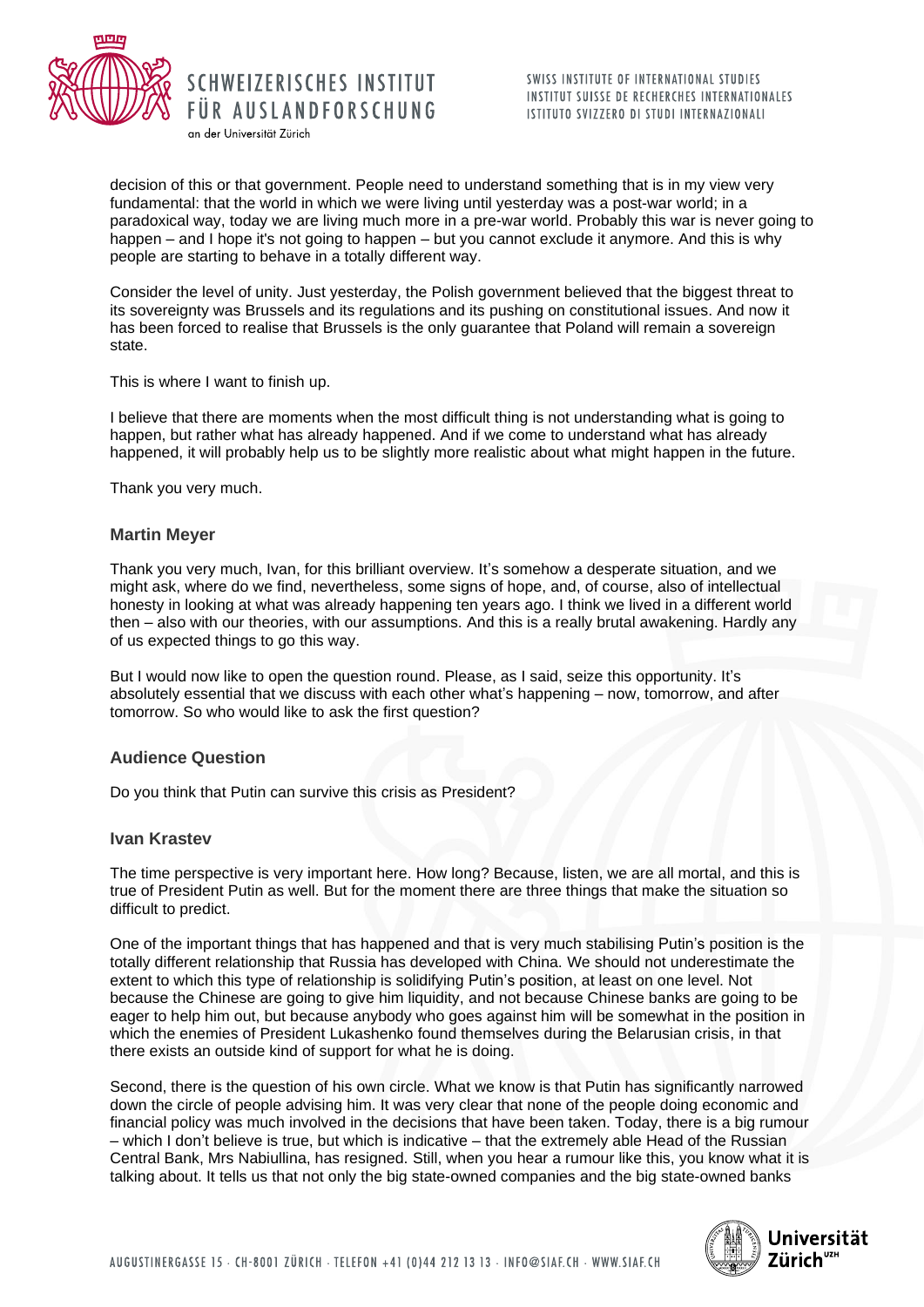

an der Universität Zürich

SWISS INSTITUTE OF INTERNATIONAL STUDIES INSTITUT SUISSE DE RECHERCHES INTERNATIONALES ISTITUTO SVIZZERO DI STUDI INTERNAZIONALI

like Sberbank and others were not consulted, but that even the Head of the Central Bank was not involved in the decision-making. So, you're talking about a very small circle of people. President Putin organised a show on our televisions to demonstrate that these people support the war. All of them are now on sanctions lists; none of them appeared particularly enthusiastic.

Third, the level of repression in Russia has changed dramatically. Russia has never been a democratic state, but the early Putin period was, by Russian standards, quite permissive. Before 2010, 2011, 2012, if you were not directly involved in political activity – particularly during the Medvedev period – you were able to be critical. You weren't risking everything. Today, if you write a Facebook post critical of the war effort – even if you say something that everybody knows, say, that there are conscript soldiers fighting in Ukraine – you're risking up to 15 years in prison. I was in Vienna talking to young people who asked me why millions of Russians were not protesting the war. There are Russians who support the war, and Russians who oppose the war. But I asked these young people if they would be ready to go out on the street knowing that it might cost them 15 years in prison. The level of risk that people are taking is huge – and this is why we should have respect for the people who are signing declarations, for people who are protesting. They are taking a real risk. These people could lose everything. And this is why it's not easy.

On the other hand, I really believe that at some point President Putin will not be able to hide the war anymore. There is a famous Russian saying that in Russia the major struggle is between the television set and the refrigerator, because the television tells you that everything is fine while the refrigerator tells you that it's not fine. And I do believe that this struggle between the television and the refrigerator is going to take a very dramatic turn. And as a result of it, ten percent of the Russian population, the traveling middle class, will see their way of life totally destroyed. Their kids are outside of the country. They are also feeling it. We have a very close family friend, a famous theatre critic, who was one of the first to write an open letter opposing Putin. With great difficultly she managed to get out of Russia, and she said, 'In Russia the government treated me as if I was a Ukrainian agent; when I got out of Russia, though, I was treated like a Russian, and people blame me for what is happening.' And I said, 'Welcome to history.' Just ask the German anti-fascists who were in France in 1940.

So, there will also be this psychological moment. It is very much a part of the moral sensibility of our societies to try to make distinctions. Not everybody in Russia supports what is going on, and the people who openly protest are taking a great risk. You also have to consider the destruction of Ukraine, and what is going to happen next. I'm one of those who doesn't believe that Russia is going to occupy the whole territory of Ukraine. They simply cannot do it. With the forces that are now in Ukraine, the Russian government cannot do it. What people who live in a small country forget – and being Bulgarian I can testify to this – is that you also have to think of the vastness of this territory. Ukraine is a very big country. Ukraine is twice the size of Germany. And don't forget that at the moment the Russians are fighting in eastern Ukraine. They will be even less welcome in western Ukraine, where anti-Russian sentiment is historically much stronger, and which is much closer to the Baltic States and to Poland, both of which are also not populated by very strong admirers of the Russian President. So, from this point of view, there would be a situation in which everything might freeze for a while and then at any moment explode – domestically because of public opinion or due to the calculations of the elite. But we cannot predict it. We cannot predict it.

I listen to what some colleagues are saying, for example about Russian oligarchs. There are no Russian oligarchs who are in Russia. Because oligarchy implies an autonomous locus of power. There is no autonomous locus of power. This is not Ukraine in 2014.

## **Audience Question**

A couple of days ago, I believe, Lavrov said – commenting on the sanctions – that if Europe and the West in general are not going to want to buy Russian gas anymore, then Russia already knows which business partners to address, and they're surely going to find solutions to cope with this. Whom do you think Lavrov could have in mind?

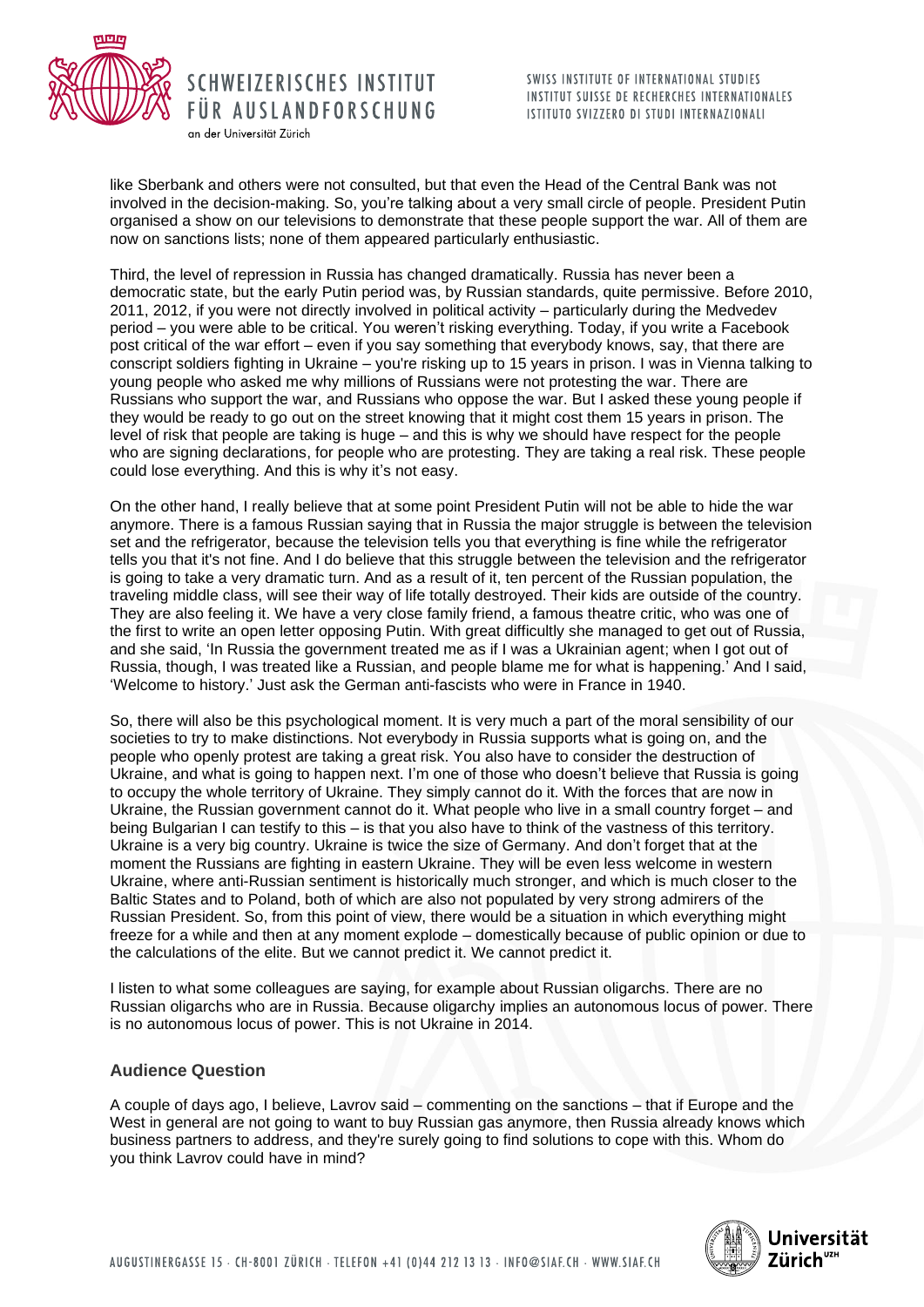

SWISS INSTITUTE OF INTERNATIONAL STUDIES INSTITUT SUISSE DE RECHERCHES INTERNATIONALES ISTITUTO SVIZZERO DI STUDI INTERNAZIONALI

#### an der Universität Zürich

### **Ivan Krastev**

I am sure that there are people in this room who are better prepared to answer your question than I am. In the short term, though, I can say that it's not going to be easy for the European states to substitute for Russian gas. We can talk about LNG and so on, but easy substitution is not possible. For the Russians, replacing Europe as a primary market – particularly for their gas – is not going to be easy, either. Of course, there are projects that have been developed with China and others, but on the gas side it's going to be difficult. On the oil side, something is happening that does not necessarily favour the West. There are a lot of companies that expect oil to come under sanctions – not only from the Americans, who have already acted, but also from the Europeans. The price will go up. At the same time, the sanctions are not there yet. The Russians are currently getting 1 billion dollars every day from us. So, either we're going to decide to ban oil or we'll say that the energy sector is exempt from the sanctions. But this ambiguity does not work well for the West, because it is pushing prices up while at the same time creating a problem.

I don't believe that Russia can so easily find a replacement market for its gas. For oil, it won't be difficult, because there is going to be a deficit of oil on the global level. But the other thing that is going to happen is that it is not going to be easy for the Russian government to invest in any kinds of new projects, either financially or technologically. In order to get new gas and new oil, you have to invest in it, and there's not going to be money for investment. And while technological sanctions don't work in the short term, in the long term they are much more devastating. And even if you decide to bring the Chinese in and so on, it takes time to move from Western to Chinese types of technologies.

By the way, there is a beautiful Russian novel that was written almost a decade ago by Vladimir Sorokin. It is called *Day of the Oprichnik* – an oprichnik was a member of the secret police in the time of Ivan the Terrible – and it tells the story of the future of Russia as a state which has a kind of theocracy with a very strong religious, almost medieval flavour. At the same time, it is armed with new surveillance technologies, all of its goods are Chinese, and there is a major Western wall, so people cannot go to the West. I don't believe that the Russian population, or even the Russian elites, are dreaming of this.

How are we going to solve this? Here is my hope: Russian society is much more westernised than either Russian leaders or even we ourselves are ready to see. In the same way that in the 1990s we were not prepared to recognise the long-term legacy of the Soviet period, now we are underestimating the legacy of these last 30 years of modernisation. Do you know how many people in Moscow or St Petersburg have been working for Western companies? How many of them are still there? These people are not going to disappear. From this point of view, I believe that change is possible. I don't believe that the fate of Russia is fixed. The only thing is that, unlike Milošević in the late 1990s, we're now talking about a regime armed with nuclear weapons.

So from this point of view, the good news is that, as a result of sanctions, President Putin is in a corner. And the bad news is that, because of the sanctions, he's in a corner.

#### **Audience Question**

Thank you. The story of the Ukrainian resistance cannot be told without mentioning President Zelensky. What options does President Zelensky have, and, in your view, what options should he pursue?

#### **Ivan Krastev**

I'll try to answer more in terms of what options he has, because advising a president who is trying to survive on a day-to-day basis is not easy. But I understand what you're asking me.

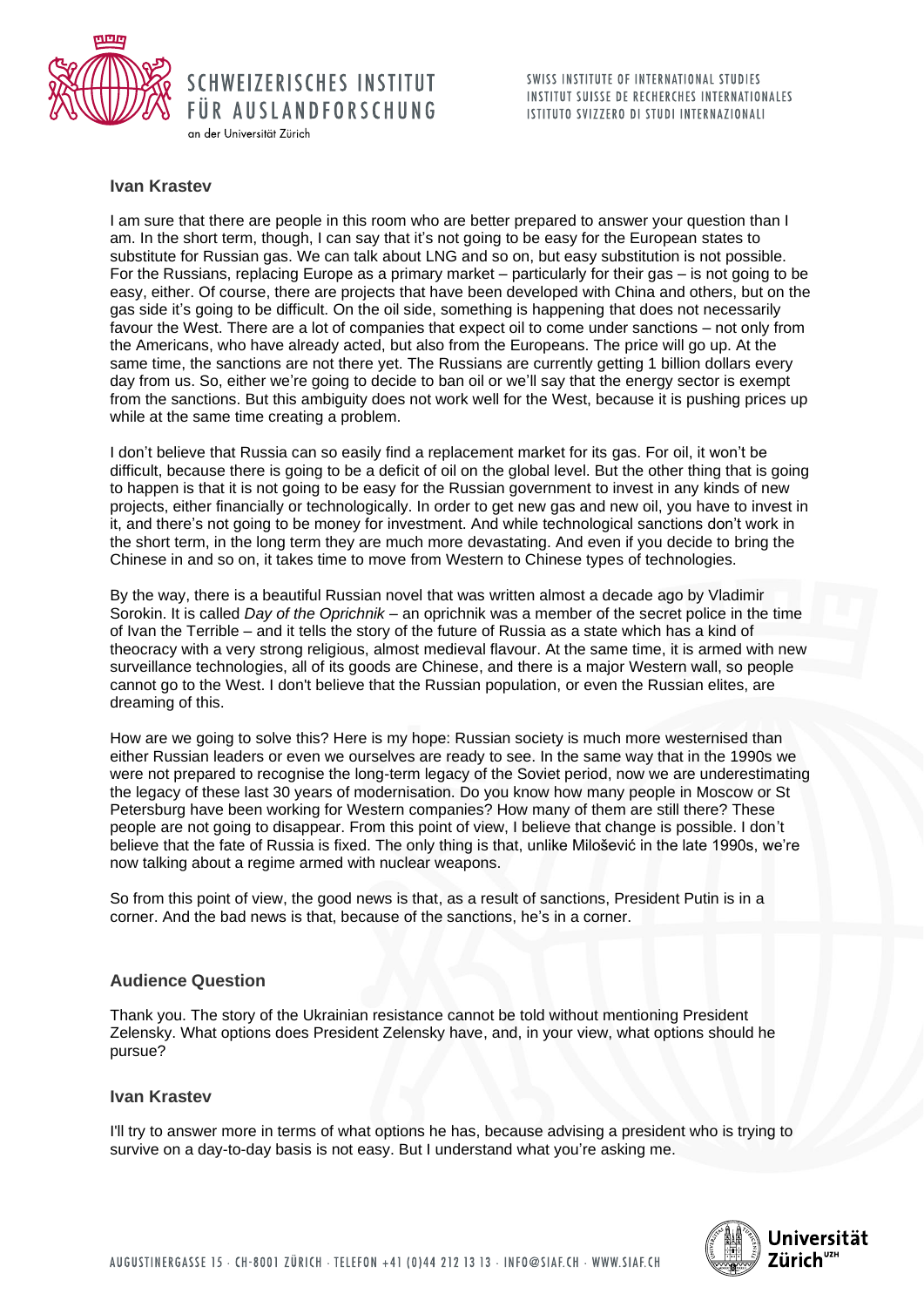

an der Universität Zürich

First of all, I should confess that in the two months before the war started, I was one of those who felt very ambivalent about what Zelensky was doing, because he started a war against everybody. He decided to arrest the leader of the opposition, Poroshenko. He declared war on Akhmetov and some of the quite patriotic-minded oligarchs, who we now see are staying on the Ukrainian side. So, I didn't understand what he was doing.

But we're talking about politicians, and Churchill is the great example. Politicians are judged on the basis of their greatest moment. And what Zelensky has done in the last twelve days is amazing. He first created, and then became the embodiment of, this new Ukrainian nation. He was asked by everybody to get out of Kyiv, and people were joking with him that he's an artist, that he's a comedian – but probably precisely because he's an artist, he understood better than the politicians that he needed to be in Kyiv. And if the Russians were dreaming of killing him ten days ago, now, in my view, they are scared of the possibility of killing him. Because to do so would be to create such a symbolic figure that nothing would be off the table – even for the West.

From this point of view, then, Zelensky has achieved something very important. When President Putin was talking about de-Nazification twelve days ago, this was a code for 'I'm not going to negotiate with Zelensky'. For reasons that I don't want to discuss – and probably you have read about them – there is personal animosity between the Russian President and Zelensky. Putin blames Zelensky for the arrest of Medvedchuk and so on. So, this was very personal. And now the Russian side has understood that the only meaningful ceasefire that they can sign is with Zelensky. De-nazification has disappeared.

What are they going to negotiate about? The three intitial Russian demands are: recognition of Crimea, recognition of the independence of the Donetsk and Luhansk republics, and neutrality written into the Ukrainian constitution, which would mean that it could not become a part of a military bloc.

I believe the Ukrainians are going to push for a deal in which, first, an agreement on not joining NATO would not mean Ukraine could not join the EU, and second, independence for the republics would not be based on their administrative borders but rather on the territories that were under the control of the rebels before the war started – which means Mariupol would remain Ukrainian.

Recognition of Crimea is very difficult for symbolic reasons. But all this can be negotiated to a certain extent. The problem is that the insistence on a constitutional majority that the Russians are pushing is also designed to reduce the symbolic power of Zelensky, because then there would be members of parliament who decide to go more hawkish than he is, saying, 'We are against any concessions to the Russians.' But there will have to be concessions to end the war, and Zelensky knows this very well. He wants Ukraine to be able to negotiate from a position of strength. And this is why the basic problem is not what they're going to be debating, but when. For the moment Ukraine is resisting successfully, not simply because of its heroic population – and what the people there are doing is amazing – but also because the Ukrainian Army has turned out to be much better than we expected, and the Russian Army less impressive than we thought.

President Putin will try to change this calculation. In order to do this, he will turn to far more destructive policies with respect to the major population centres. It is true that in the three or four first days the Russian troops were told to minimise civilian casualties, but I don't believe this is in the cards anymore. And they can decide to use more psychologically debilitating tactics – I don't mean going nuclear, but there are other types of weapons.

The biggest problem is that – and I believe the Ukrainian government made this point very strongly today – we also have to be afraid of an accident, of something going wrong. The Ukrainians claim – and I cannot verify this – that there is no electricity going to Chernobyl at the moment. And this could turn into a major disaster. Not because the Russians want it or because the Ukrainians want it; if it happens, the Russian population is going to be as radiated as anybody else. But accidents like this are highly probable in a situation that is getting out of control.

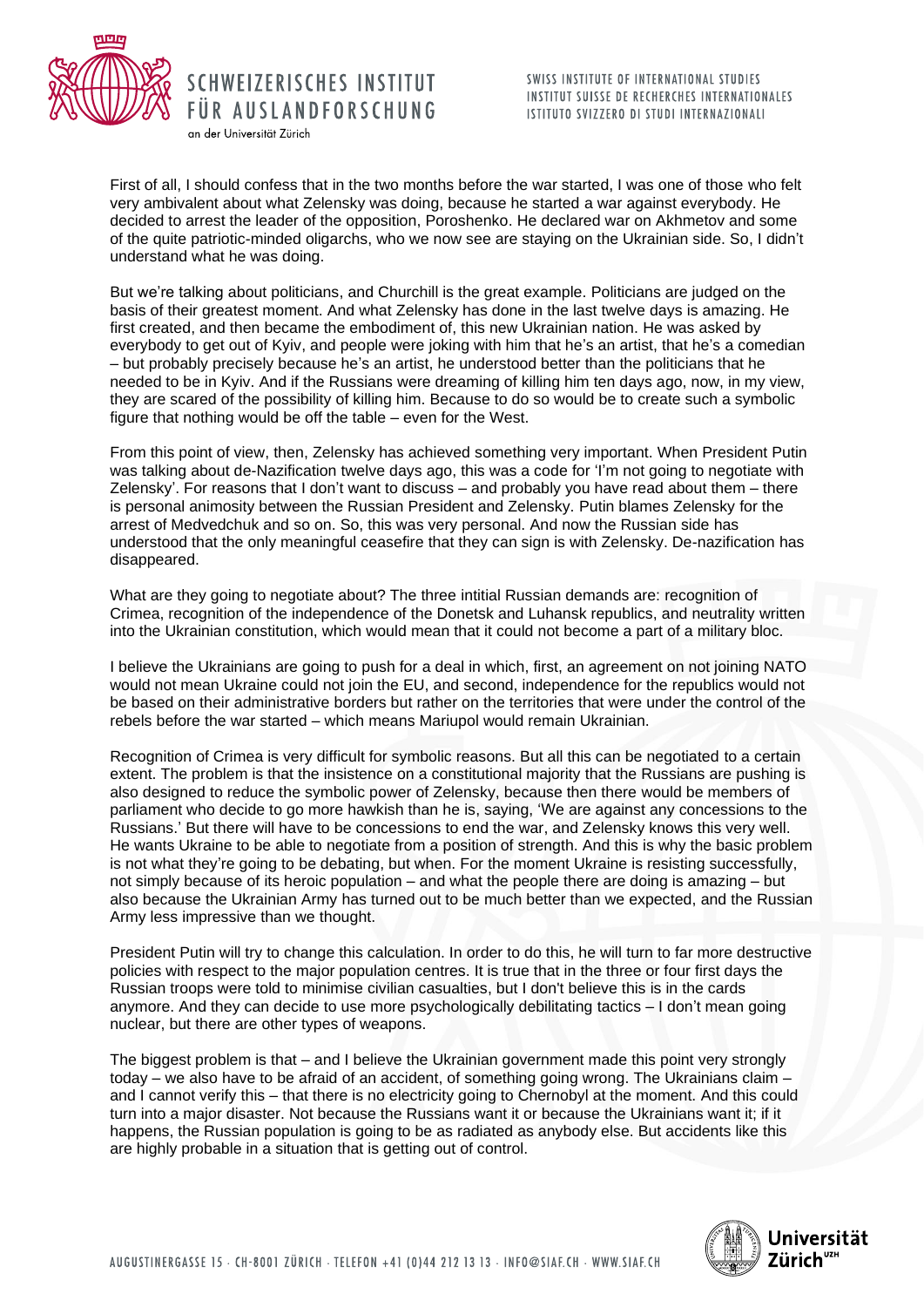

Let me just make my last point. The biggest problem for the Russians is that, when they negotiate with Zelensky, how are they to negotiate about the sanctions? It's not Zelensky who is applying sanctions. So when and how do you negotiate with the Americans and the Europeans? In my view, there should also be a second track of negotiations. With the Americans it's going to be very difficult. The US Congress is not going to allow Biden to soften. I believe certain things can be negotiated with the Europeans, but European public opinion is also not in a mood to give Putin what he believes he can get. This is why these two stages of negotiations will probably occur together, in a certain way.

SCHWEIZERISCHES INSTITUT

FÜR AUSLANDFORSCHUNG

an der Universität Zürich

## **Audience Question**

You pointed out that Putin is now doing what he has said he would, making reference to his essay. He has recently said that he's going to use nuclear weapons, which you also mentioned in passing. But I'm wondering, now that he's in a corner, as you say, how likely do you think it is that he will actually do so?

## **Ivan Krastev**

To be absolutely honest, I'm not up enough on the military side of things to give a credible answer. But one of the top American experts on Russia, in my view, is Fiona Hill; she has been studying Russia her whole life in a variety of roles. And her thought about this is that – and I was also glad to talk to her – we should not rule out that in a moment of total despair Putin might decide to use tactical nuclear weapons. We're not talking about the Third World War, but rather about using tactical nuclear weapons in Ukraine in order to make the point to the West that nothing is off the table.

I believe he understands that this would destroy him in global public opinion in a way that you cannot even imagine. A guy who uses nuclear weapons against people who, up until yesterday, he has claimed were his own people: I don't believe this is very likely. But I'm not excluding it because at some point he simply won't be able to step back. The drama of the situation is that he cannot win and he cannot lose. So, if you're going to ask me for a percentage, I don't believe it's high. But I don't believe we can say that this could never happen. And I do believe that there exists a scenario in which he might decide to make this bigger point in order to change the game totally.

## **Audience Question**

What time span would you say is appropriate for us to have in mind for this war in Ukraine? Do you think it will last five years, ten years, or even more? And what does this mean for politics in the Western sphere?

## **Ivan Krastev**

I believe that the biggest challenge for Europe is to sustain the momentum, because, as we all know, public opinion tends to be highly riled up about many things at the beginning of a crisis, but the public does not like trade-offs. I remember, for example, that when the Syrian refugee crisis started, the German public was very enthusiastic; three months later, different shades of opinion emerged.

This will also happen in this crisis. There are going to be people who will say, 'Push Zelensky to sign anything, because we want the war to finish, and because of the nuclear threat.' And there will be people who will say, 'Listen, do you know what you're talking about when you say that by the end of the year, the European Union will reduce its energy dependence on Russia by two-thirds? This is radical.'

I was talking in Vienna yesterday to some of the members of the Austrian business community, and believe me, they are simply shattered. First, because Austria is totally dependent on gas. Most of their

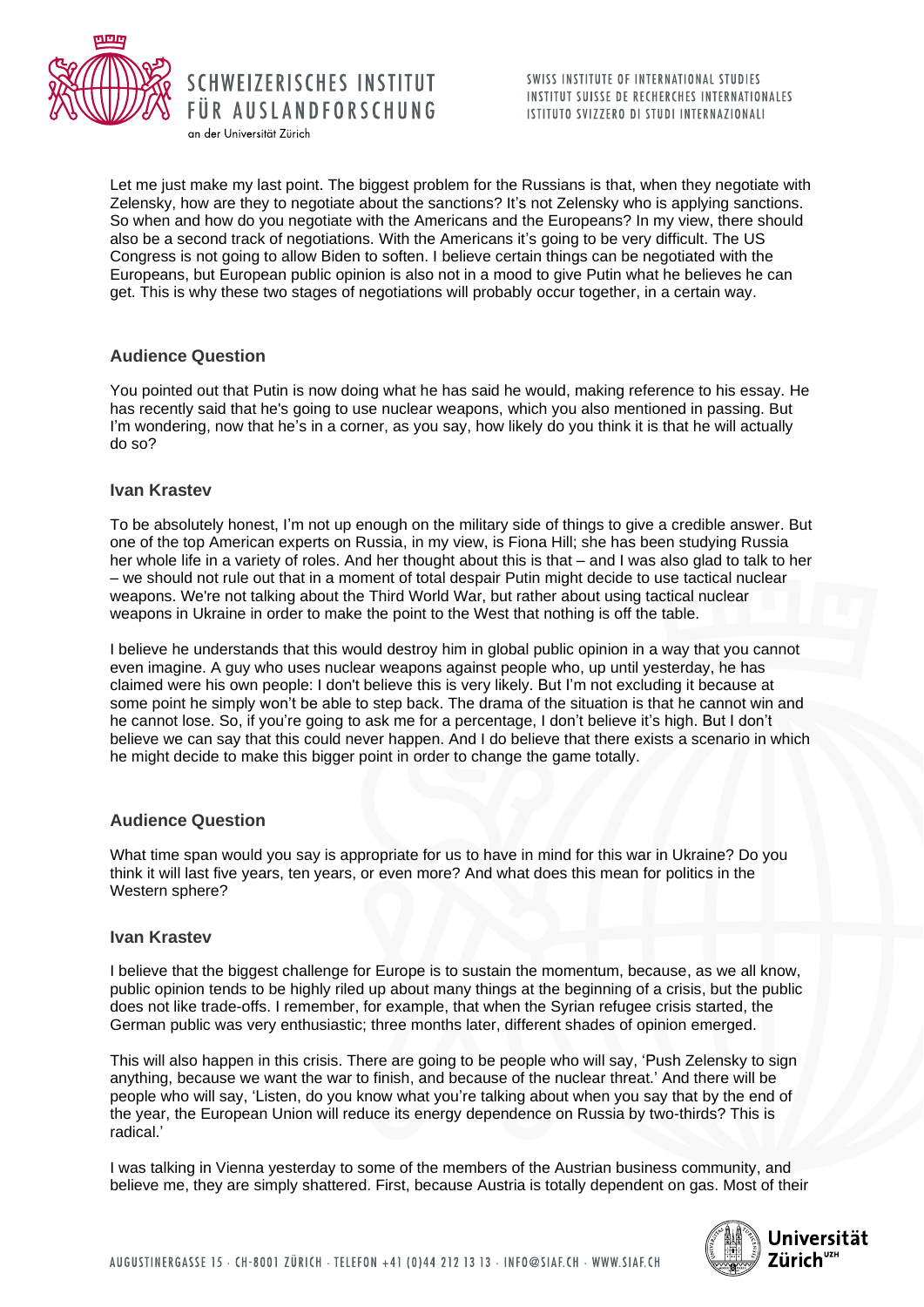

an der Universität Zürich

electricity is produced by Russian gas. Second, when it comes to the banking sector, one of the Austrian banks is probably the bank with the biggest exposure: Raiffeisen International. So, we're now seeing something interesting that is making a very strong impression on me. I could be wrong. But normally, when we talk to each other and read the papers, people say: businesses are running everything; companies are behind every decision; governments are just the puppets of big business. But if you look at the decisions made, both on the Russian side and on our side, over the course of the last two weeks – business was out of the room. For good reasons, but this is true.

Putin obviously didn't even have time to tell Nabiullina what was going to happen. But the pressure on the Western governments was also so strong – the security challenge, public opinion – that even the Austrian government, which is very sensitive to the concerns of Austrian companies, basically said, 'Listen, we can talk tomorrow about how you feel.'

From this point of view, the biggest problem is survival. And for me, resilience is the critical word here. And resilience means three things. First, know your own society. President Putin is failing today because he became the victim of his own propaganda. We should be very careful not to become the victims of our own propaganda. We should really know what is happening in our societies. Second, resilience comes into play because Russia will try to do everything possible to make our lives difficult. I'm not only talking about possible cyberattacks; there is also quite a lot of mistrust in our societies. This was shown dramatically during the Covid-19 crisis. Weaponising mistrust is the easiest thing that you can do. Make it so people don't know what is going on. Try to prevent people from understanding anything.

I was very surprised by something President Putin did during the Crimean crisis in 2014. When the Russians entered Crimea, he was asked openly by the presidents of Western states, 'Are there Russian troops in Crimea?' And he said, 'No.' Of course, politicians lie – but usually when the lie is at least plausible. In this case, the West was going to know the names of the Russians in Crimea two hours after Putin's denial.

This is the world we are living in. And my point is, why do you lie when you know your lie is going to immediately become apparent? But as I followed Putin's reaction, I began to understand his strategy. And the strategy is the following: he wanted to be called a liar so that he could say, 'Liar like you: what about the weapons of mass destruction in Iraq?'

The idea, then, is to try to say we all are liars, we all are aggressors. There is no difference between us and them. This is going to be the strategy. And while nobody is going to fall in love with President Putin anymore, people are ready to believe that there are no good guys. People trust Zelensky now because he's risking his life. These days, people are only ready to trust people who are putting everything on the line – people who are ready to die for something. And this is why, if European leaders want to maintain the current consensus, they are going to have to show that they are ready to lose many things that make life comfortable for them.

And finally: Europe is very exposed to what will happen in the United States in the next presidential cycle. We may have forgotten about this, but Biden's America is not the only America possible. It's not that America is going to be pro-Russian, but America might not act in accordance with its European allies in the way that it is acting now. And all this is so important. This is why I believe you would be better served if Professor Meyer had decided to invite Winston Churchill to talk to you, instead of me.

## **Audience Question**

By freezing the assets of the Russian oligarchs, isn't the West making them far more dependent on Putin, and thus making a coup against Putin more unlikely? My second question is, Russia Today has been taken off of all our media. Was this a good idea?

**Ivan Krastev** 

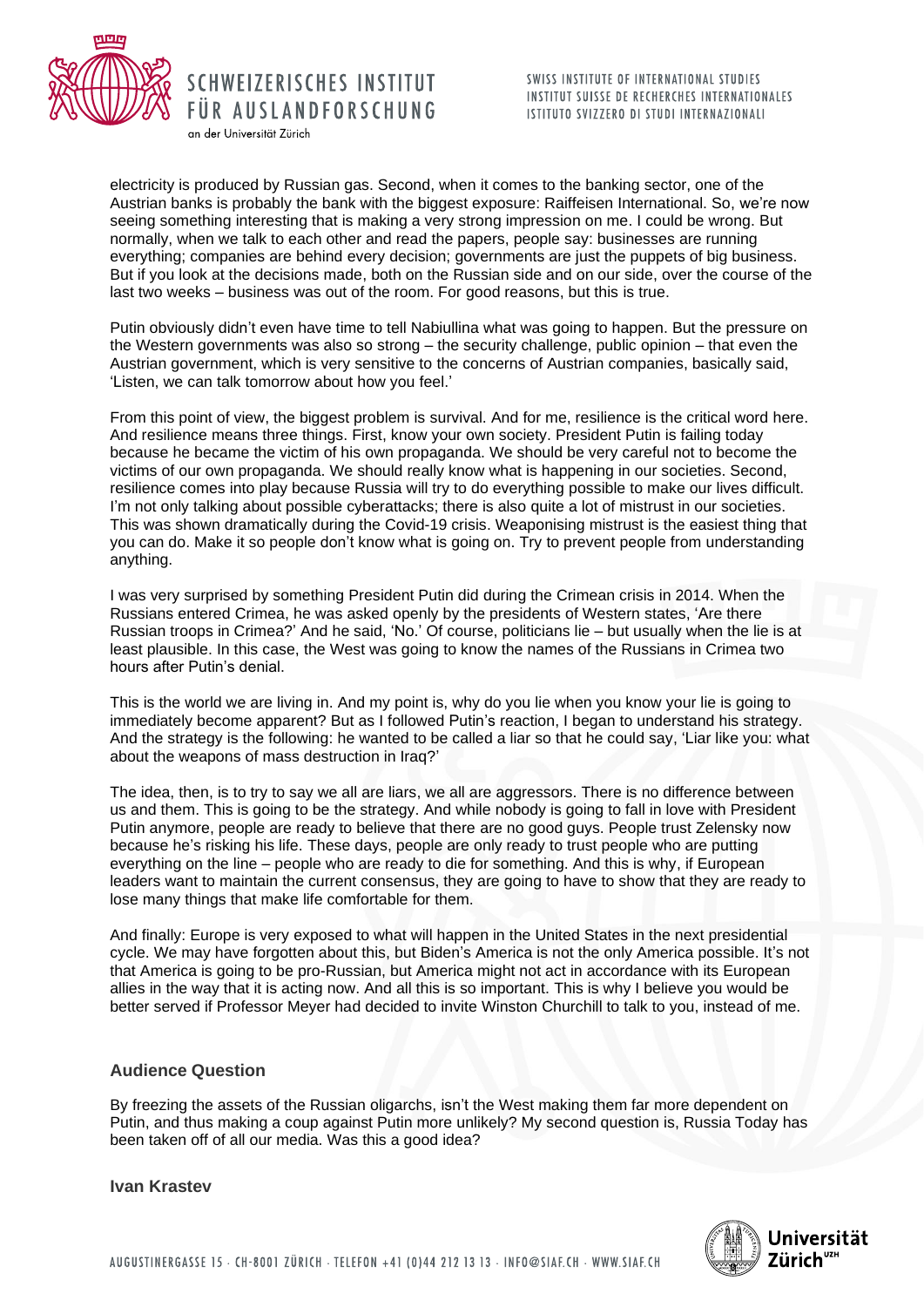

an der Universität Zürich

SWISS INSTITUTE OF INTERNATIONAL STUDIES INSTITUT SUISSE DE RECHERCHES INTERNATIONALES ISTITUTO SVIZZERO DI STUDI INTERNAZIONALI

Both questions are very good questions. Let's start with Russia Today. While I'm very strongly for measures against disinformation coming from Russia, for me Russia Today was not a problem because we know who is behind this television station. It was an official propaganda channel, so you know who is speaking. One of the risks in this situation is that you will become like the one you're fighting against. This is a big issue there.

This was done partly because some of our governments have been so close to some of the Russian oligarchs that they're now doing everything they can to show that they're breaking the link. But the word 'oligarch' is also too broad. These are a diverse group of people. And they have been making very different decisions. I believe that at this point nuances matter. There are rich Russians who never threw in their lot with Putin. There are rich Russians who have been expelled from their country. Why? Because Russian money in Western banks, and Russian children in Western schools, provide the West with influence over Russia. After Crimea, the Russian government undertook what I would call a nationalisation of the Russian elite. If you wanted to be influential in Russia, you had to be sure that you were investing in Russia, and that your kids were in Russia. It's not easy to be a minister in the Russian government these days if your kids are outside of the country.

Seen in this way, there are two types of people. We are putting the most pressure on people who are not in Russia anyway. We are trying to make clear to these people that they should take sides, by which we mean, take a position on what is happening in the war. Some of them have. If it had not been for this pressure, I'm sure that none of these people would have been eager to publicly say that this is a criminal war, that they want peace and so on. So from this point of view, the pressure was useful.

But in my view there should be slightly more differentiation now. You should try to understand who you're speaking about. Many of these people made their money because of their position in the system, and they cannot do exactly what they want because of the way they made their money. And why are we calling them oligarchs? This is why I have always had a problem with the term. Most of these people are high-ranking officials working with the Russian government and pretending that they're in private business. But there are other people, too. There are people who basically decided not to play this game. If we don't make distinctions, then we are going to lose these people, who would otherwise be very important. And this is why interest in what people are doing and what they have been doing for the last 15 or 20 years, at least for me, is very important. It's not about collective guilt. On the humorous side, we may now see a reduction in prices on the London real estate market, which Londoners may see as positive development.

## **Audience Question**

You said before that it's going to be quite hard to conduct negotiations because there's no neutral party, because somehow everyone is involved in the conflict. Historically, Switzerland has often played this role. But the Swiss government has decided to give up its neutrality in this conflict and take the side of the West. Do you think it was the right call to do so, because the benefits of Switzerland backing the sanctions outweighs the loss of having a neutral party that might help to end the conflict faster?

## **Ivan Krastev**

Listen, I'm the last person to come into this room and tell Switzerland what it should or should not do. But I'll make one important point. Switzerland has been neutral in the past because past wars have not been economic wars. When there are military clashes, an important financial capital like Switzerland can stay neutral. When a war is very much financial and economic, Switzerland is too big and too important to be allowed to stay neutral. I don't know what percent of the Russian reserves is in Swiss banks, but this is why Switzerland is suddenly a great power precisely when it comes to what is now the major weapon in this war. So, from this point of view, it was not just a change of mood on the part of the government. If this were a normal military conflict, Switzerland could have remained neutral.

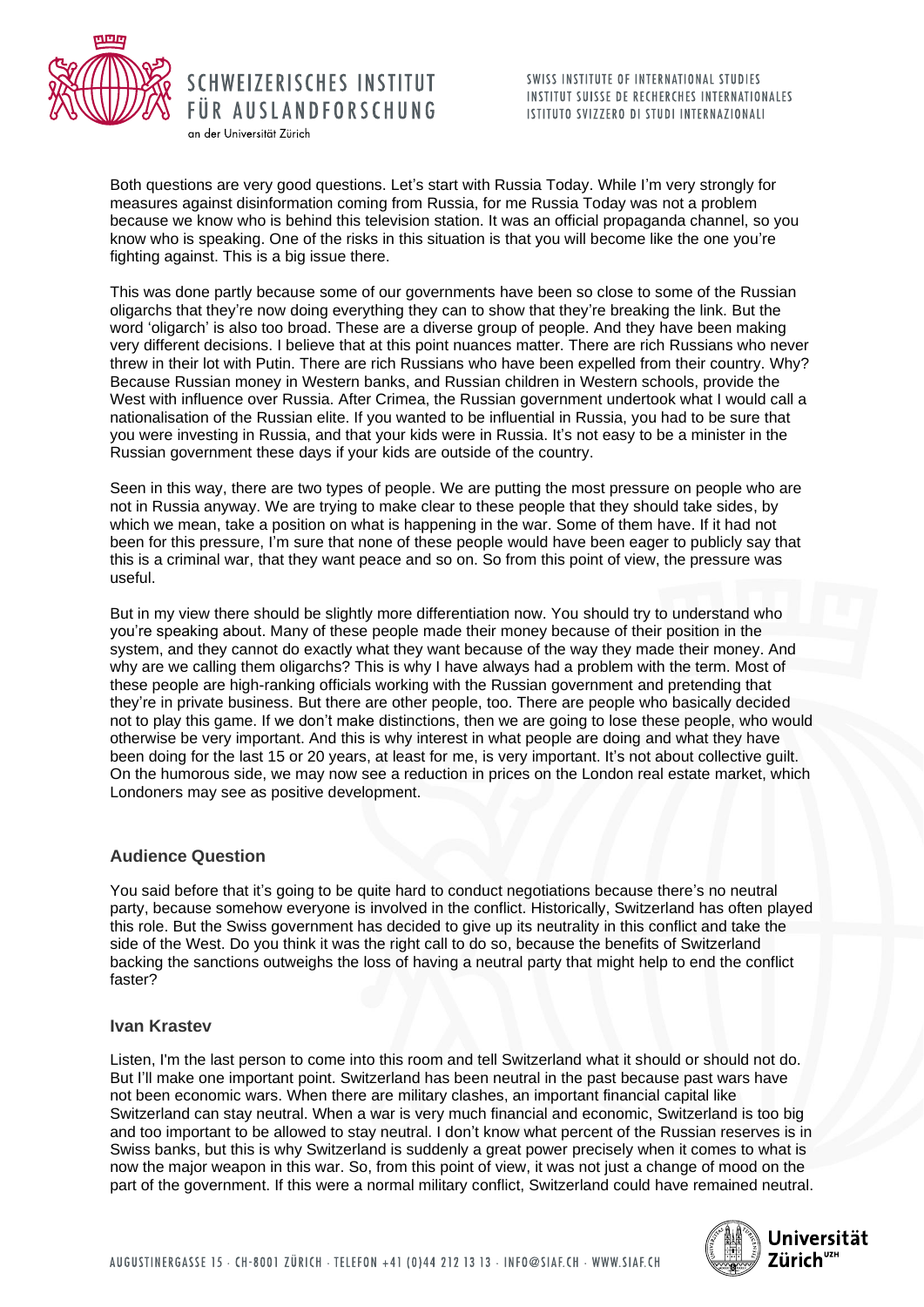

But now, when economic sanctions are becoming the major weapons with which the West is fighting Russia, you simply didn't have that luxury; you're too big.

## **Audience Question**

You mentioned that you think that Putin believing his own propaganda was the main factor in the start of this war. What specific evidence has made you prefer that thesis over the myriad other theories that have been advanced to explain his actions?

### **Ivan Krastev**

One of the things is that – and I was in Sochi in October – this famous essay that we are talking about was written personally by the President – every single word. Second, I have been watching him. I was watching him when he was addressing the people after the recognition of the republics.

And second, if you go back – and we did it five years ago and tried to see what he was saying he would do – suddenly, you understand that it is better to take him literally. He's very deceptive, as is normal for an intelligence officer, when it comes to how he does things. But he has been quite clear about his goals.

You can also go back to his famous speech at the Munich Security Conference in 2007 – and by the way, the level of symbolism is also incredible: he de facto started this war two days after the date of the end of the Munich Security Conference, 15 years after his famous speech. The idea is, 'You didn't listen to me then, but you're going to listen now; I'm going to speak a different language.' He declared his recognition of the republics on the day of the Soviet Army – the Defender of the Fatherland day. This was the day he was celebrating. In my view, he's living in a very symbolic world.

Third, this time he's talking much more to his own people than he is to us. You see this when you read the essay. And this makes me believe that he had better be taken literally.

The American strategy of exposure, of declassifying the intelligence that they got, which they practiced in the two or three months before the outbreak of the war, deprived Putin of two things that were very important. Previously, he had always acted on the basis of surprise; the release of American intelligence took the element of surprise away from him. They were declassifying material on a daily basis, very successfully.

Second, this strategy of exposure destroyed Putin's narrative. One of the difficult things for Russian propaganda, which is otherwise very skilful, is explaining why the Russians are in Ukraine. And this is why it came up with two explanations, which, to put it mildly, are exaggerated. There was a lot of human suffering in Donbas. Now, I have sympathy for anybody who suffers. And I don't believe that the fact that people who are suffering are not exactly people whom you like makes this suffering any less devastating. But 14,000 deaths is not a genocide. It's simply not. The second line of justification, that Ukraine was on the verge of getting an atomic bomb, is just bullshit. Of course, Ukraine used to have nuclear weapons. They returned them. But dirty bombs cannot be hidden like this.

So, from this point of view, you have a story that explains why he's going into Ukraine. He's telling this story to his people, but he cannot tell it to the outside world. And this was not the case in Crimea, because in Crimea he could say, 'Listen to the people on the streets of Crimea.' But this is not what we are seeing on the streets of the Ukrainian cities.

This is why we're in a situation in which he's really very much in a corner. And as I said before, this is a good situation in the sense that he hasn't achieved what he wanted to achieve. But it makes the situation even more dangerous.